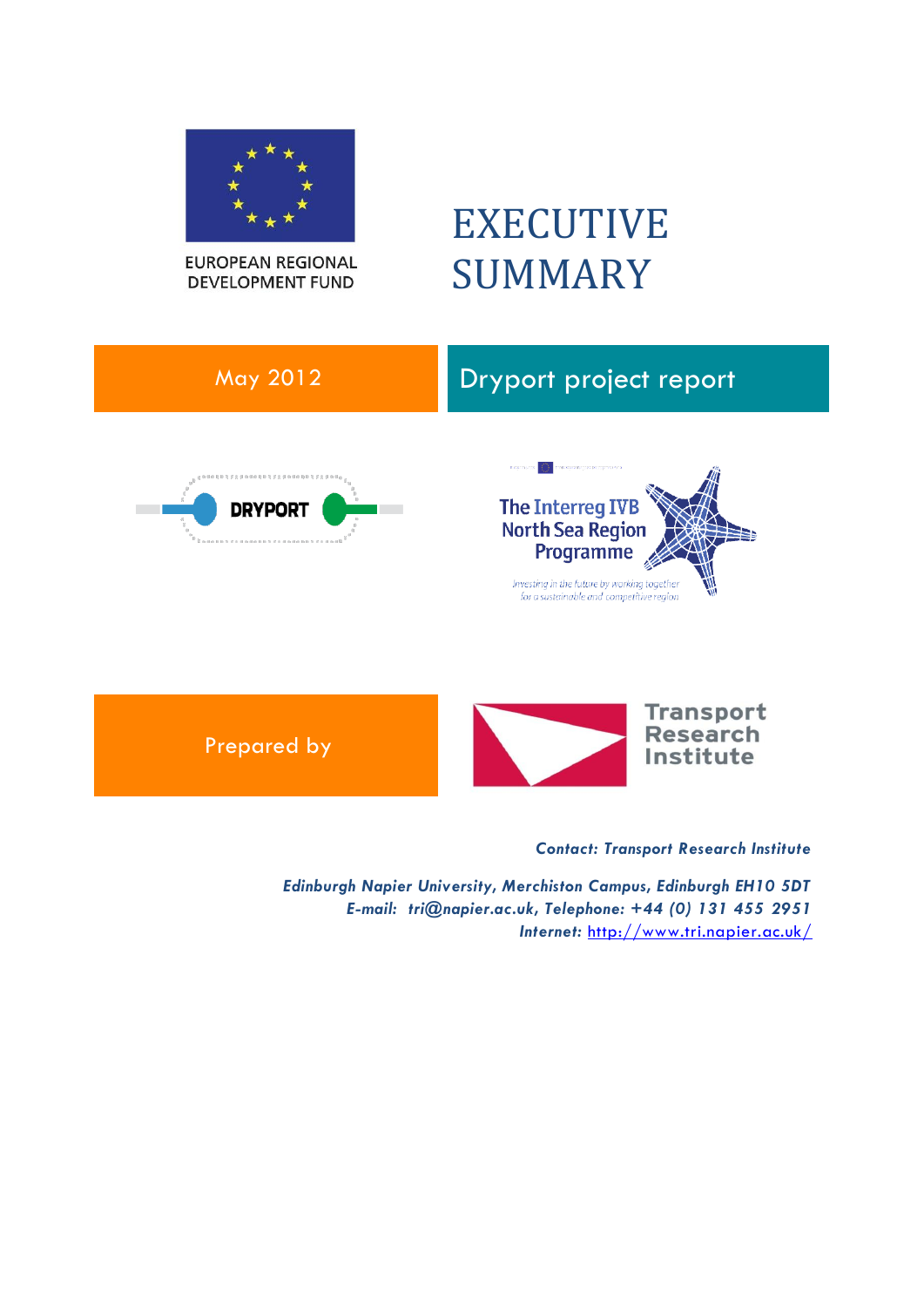## <span id="page-1-0"></span>**CONTENTS**

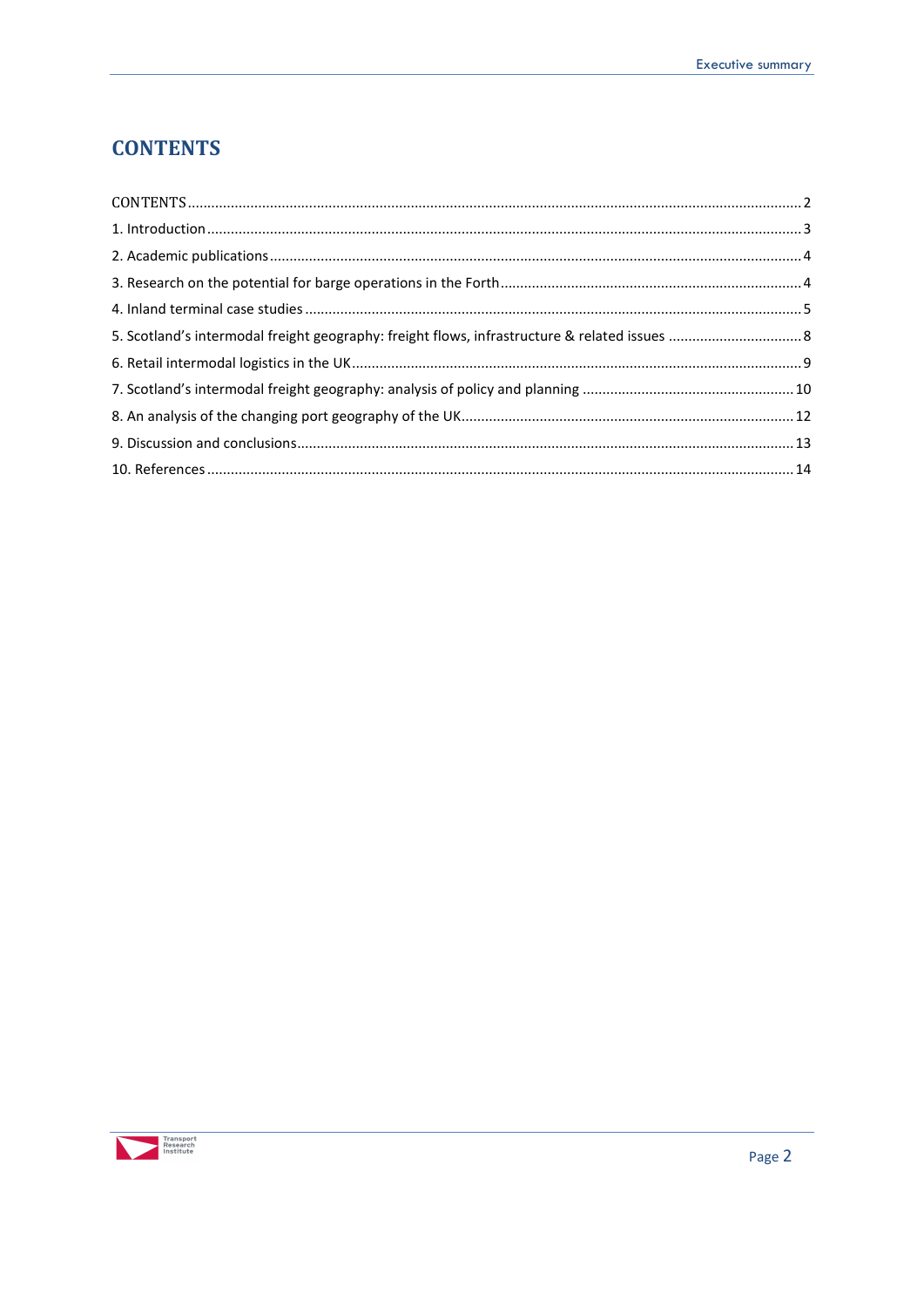## <span id="page-2-0"></span>**1. Introduction**

"Dryport" was a project funded by the European Union under the Interreg IVB North Sea Region Programme. The Transport Research Institute (TRI) at Edinburgh Napier University was one of the two Scottish partners in the Dryport project, along with SEStran (transport partnership for the southeast of Scotland). The partners worked together from 2009 to 2012 to investigate the intermodal freight transport system in Scotland, with a particular focus on inland terminals or "dry ports", encompassing related issues such as port development, hinterland access and operational integration between maritime and inland transport systems.

Throughout the life of the project, the Scottish partners held frequent meetings together and with various stakeholders in the Scottish freight industry. Regular discussions were held with industry to remain up to date with the latest developments and to feed project findings back to them. The Scottish partners also attended several international partner meetings and workshops. Both partners worked with other project partners to provide inputs to promotional material and to share findings from the Scottish project that could be of benefit to other partners, as well as providing support and advice to other partners at their workshops and during project discussions. Academic collaboration was pursued with research organisations such as Gothenburg University and Chalmers University, Sweden, Institute of Shipping & Logistics, Bremen Germany and the Institute for Trade and Transportation Studies in the USA. One of the major contributions from TRI was to visit numerous intermodal terminals across Europe and the USA to conduct interviews with staff there and write case studies that could then be shared with project partners as well as a wider audience that could benefit from the research funded by the project. TRI staff therefore attended numerous major academic conferences over the course of the project in order to disseminate project findings to a global audience.

This report is a summary of the outputs produced by TRI. The following research deliverables were produced by TRI:

- 1. Three publications from the dry port conference: one book and two journal issues
- 2. Other academic journal publications
- 3. Report on barge operations in the Forth
- 4. Report on international dryport case studies
- 5. Report on Scotland: overview of infrastructure and services
- 6. Report on retail logistics as the main driver of dry port success (joint with Foodport)
- 7. Report on Scotland: policy and planning
- 8. Analysis of the changing port geography of the UK
- 9. Executive summary

This executive summary will briefly recap the main conclusions from these outputs and then draw them together to conclude the project and suggest directions for future work. Each of the individual outputs listed above will be made available for distribution at the conclusion of the project.

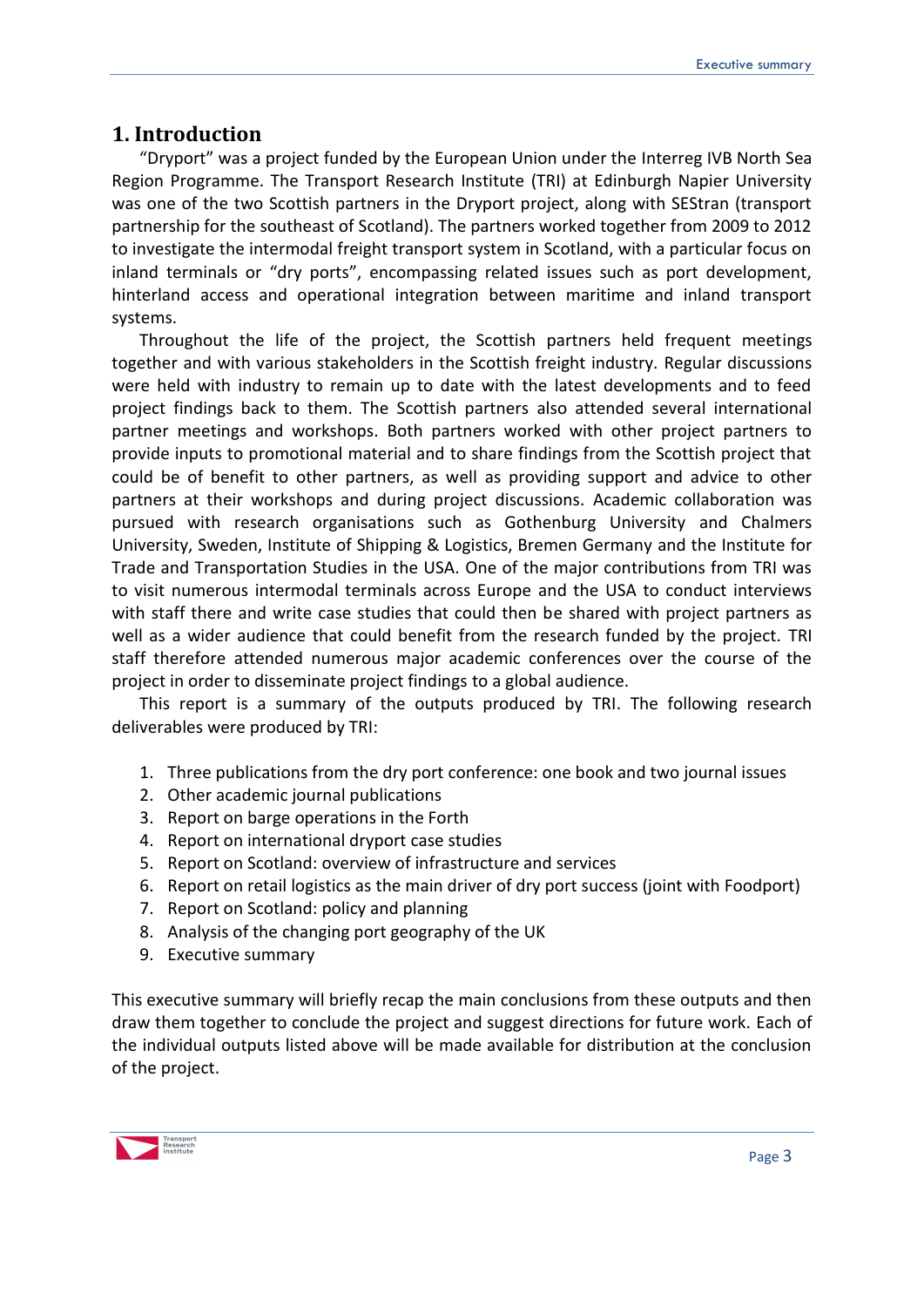#### <span id="page-3-0"></span>**2. Academic publications**

As an academic research organisation, the interest of TRI in this project was to produce research output that would be of value to Scottish partner SEStran as well as the other project partners and other interested parties beyond the project, including future researchers in this subject area. As these are not consultancy reports produced on demand for clients, they tend to take an academic focus. Indeed, one of the key aims for TRI was to take the academic discussion forward, advancing understanding of intermodal transport development from both practical and theoretical perspectives.

A number of academic journal publications by TRI staff resulted from the research undertaken by TRI for the Dryport project. These are available separately and all acknowledge the financial support of the project. As well as these individual article publications, three joint publications were produced by TRI, resulting from an international conference held in Edinburgh in October 2010, organised by the Scottish partners. The conference was attended by over 130 delegates from 26 countries and included over 40 speakers from both academia and industry across the world to discuss all aspects of dryport development and operation. The best papers from this conference were collected in three publications. *Dryports: a global perspective* was published by Ashgate, and special issues of academic journals *Maritime Economics & Logistics* and *Research in Transportation Economics* were also published. All three of these publications were edited by Prof Kevin Cullinane (TRI), Dr Gordon Wilmsmeier (TRI) and Dr Rickard Bergqvist (University of Gothenburg).

#### <span id="page-3-1"></span>**3. Research on the potential for barge operations in the Forth**

One of the early aims of the project was to consider the potential for barge operations in the Forth as part of a broader approach to integrated freight transport in the region. The research report produced by TRI showed that using current cost structures the service did not appear to be feasible. However the purpose of this report was to provide a benchmark that could be used to make decisions regarding where costs can be reduced which might then make the service financially attractive.

Complementarity between Scottish/UK and EU funding requires further research, particularly in terms of whether state aid rules are preventing desirable government investment in ports and shipping. A number of issues were identified with the current FFG/WFG system for financial support of water freight services in Scotland. Therefore one way for the current project to proceed could be to apply for Interreg funding to run a trial service, although this funding has its own conditions and a guarantee of certain levels of commitment would be required from the shipper.

It was concluded that the best way to take the project forward would be to secure an operator through a tender process. An operator could assess the economics in greater detail as part of a larger operation. It is possible that additional improvements can be made to the overall cost, perhaps through innovative ship design or crew usage for greater flexibility of operation, but these efficiency advances were not within the scope of the study. Furthermore, as noted in the report, if the service were operated by the port operator as an

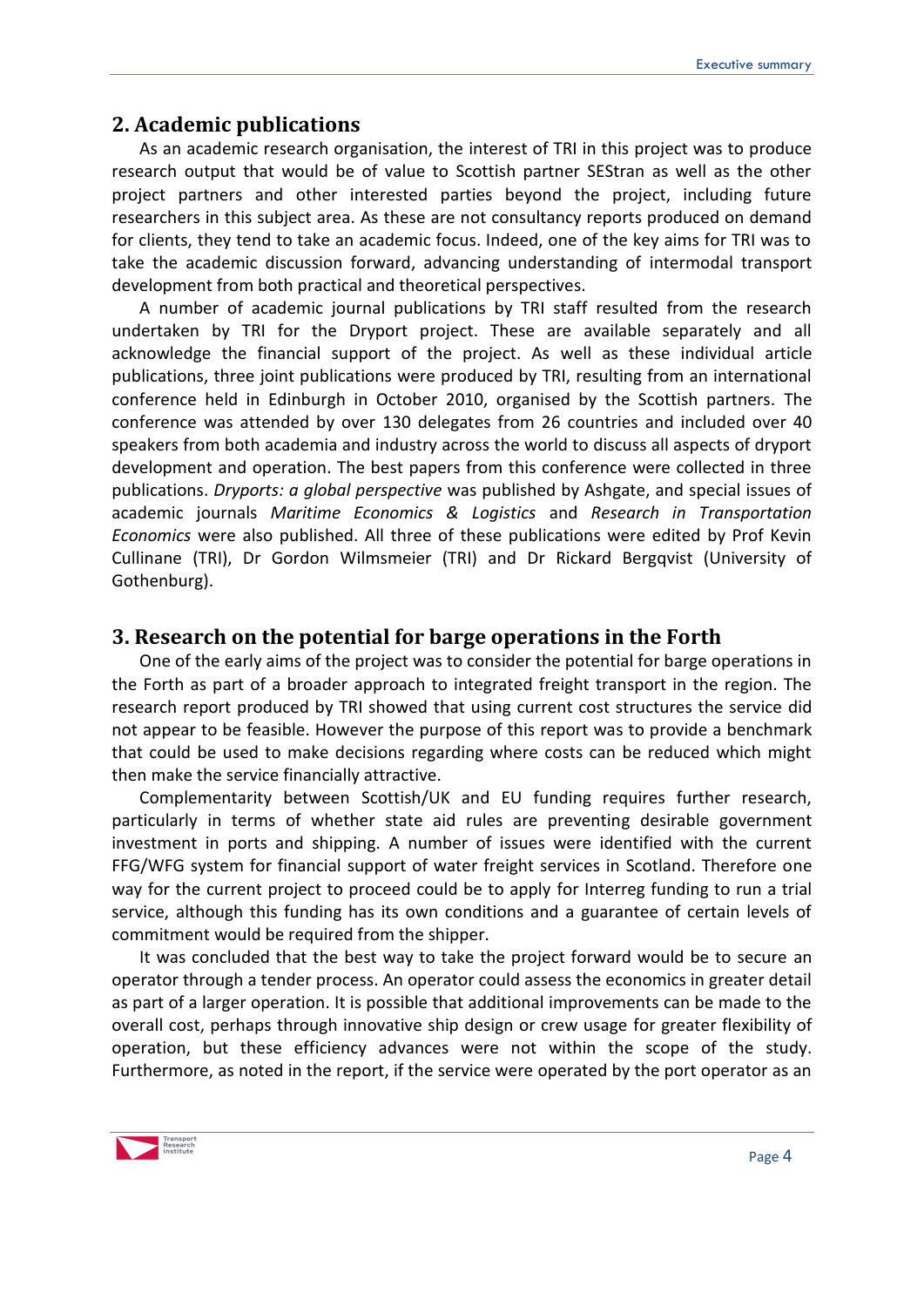internal move between quays, there could be greater scope to reduce handling charges and make the service more economically attractive.

It was recommended that the next step of the project should be to obtain a commitment from the potential shipper, and then to run a tender process inviting operators to submit bids in which they present detailed accounts of how they would run the service. These actions were taken forward by Scottish partner SEStran in the new Interreg-funded project LO-PINOD.

#### <span id="page-4-0"></span>**4. Inland terminal case studies**

A number of site visits to inland terminals across Europe and the USA were undertaken by TRI staff to interview key personnel and write case studies. These case studies are provided in a large report that begins with a literature review to put the analysis in a conceptual context, and the case studies are followed by a discussion of the key issues from both practical and theoretical perspectives. Much of the recent popularity of the dryport concept has been due to academic research that has promoted a certain conceptualised view of inland intermodal terminals. Therefore it was felt pertinent to the subject to consider to what extent this concept actually obtains in the industry and what refinements may be necessary to clarify and develop the concept.

The approach taken was to place the case studies within the context of "port regionalisation" theory (Notteboom & Rodrigue, 2005), in which processes of integration and decentralisation lead to a complex network of hinterland links and cooperation strategies between port and inland actors. For this research, an additional focus was applied, distinguishing between Inside-Out strategies driven by inland actors and Outside-In approaches, driven by port actors. It was found that significant differences between the two kinds can be identified, meaning that the level of integration required to achieve increased efficiency on landside links is quite difficult to accomplish.

An inland intermodal terminal can provide port access to a region that suffers from poor accessibility to ports, fulfilling aims of both the inland region and the port. Consolidation of flows to provide economies of scale, decreased transport costs through access to main routes and increased frequency of services providing flexible options are all desirable for shippers in inland regions, while the port benefits from increased traffic along this corridor. Yet while the port has an interest in improving hinterland links, it can be achieved in different ways.

Notteboom & Rodrigue (2005) stated that regionalisation "is characterised by strong functional interdependency and even joint development of a specific load centre and (selected) multimodal logistics platforms in its hinterland" (p300), and they go on to remark that "the implementation of regional load centre networking strategies can vary from informal programs of coordination to advanced forms of strategic partnerships through strategic alliances, (cross-)participation, joint ventures or even mergers and acquisitions" (p307). This account does not clarify who drives the development of the strong interdependencies that lead to port regionalisation. As the case studies reveal, the direction of development and the drivers, whether public, private or in combination, have a significant impact on the level of created interdependencies, which particularly materialise in the level of logistics integration.

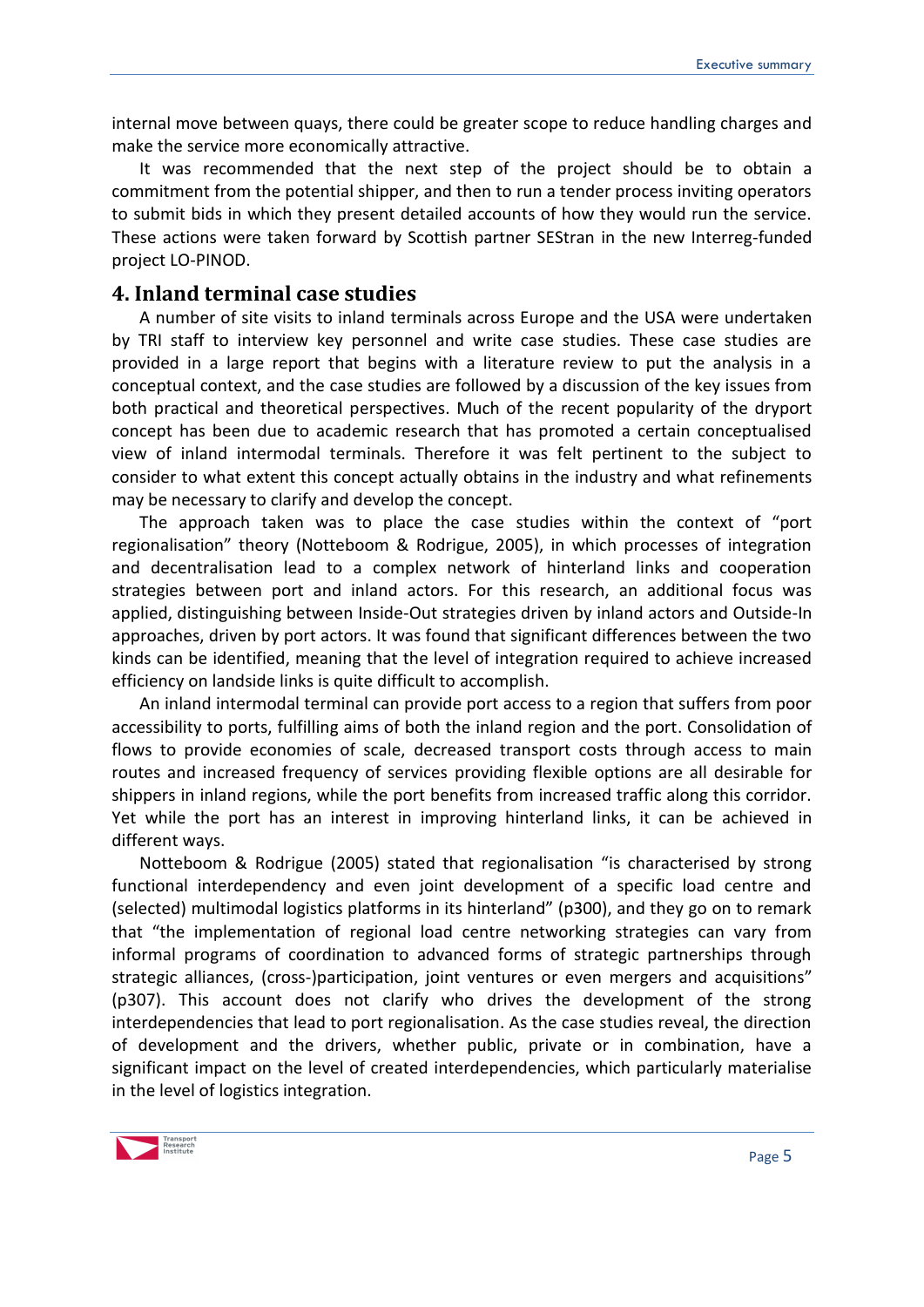Traditional ports and port systems are under pressure to find new solutions to cope with competition, capacity constraints and the requirements of logistics and supply chain management. These various strategies are often grouped under the umbrella term of regionalisation. "Location splitting" as part of the port's lifecycle was explored in the case studies, and a number of important issues were raised with regard to the spatio-temporal transformation represented by this strategy. Comparison of various concepts on how inland terminals and the connecting corridors are planned, controlled, owned and operated have shown that location splitting is frequently driven Inside-Out.

Port devolution and deregulation of transport services in general has opened wider possibilities for the private sector, public sector and varying forms of cooperation between the two. Land use and transport planning require integrated approaches across local, regional and national boundaries to be able proactively to influence and direct port development in this type of spatially discontinuous system. As with the discussion on development, the operational discussion highlights the difficulty of making intermodal transport feasible in Europe. Most terminals had their development subsidised by public money, and many operators still receive public money. Indeed, terminals rely on rail traffic for their existence, and as many rail operators in Europe continue to receive subsidies from their national governments, this subsidy indirectly supports the small terminals that continue to exist. It is unclear how many small intermodal terminals may fail if the rail operators using them were to lose their subsidies. Some interviewees noted the existence of previous inland terminals developed with public money that had since failed. Therefore a recognition in industry of the risk of public development can be identified. What is needed now is for public bodies such as local and regional planning authorities, as well as national bodies who tend to provide the funding, to recognise the seriousness of this issue and strive to improve the integration of their transport planning with industry needs, whether that be market demand or operational requirements.

The success or failure and source of location splitting can commonly be attributed to the existence of institutional barriers that prevent the efficient and effective operation of an integrated port-inland system. The case studies showed that these barriers can relate to policies of regulation (either over-regulation of transport services or under-regulation of inland terminal planning regimes), or operational aspects such as consolidation of market demand across political boundaries or finding space to marshal trains or transload cargo within two competing private rail networks.

The report demonstrated that focusing attention on the driver and direction of intermodal corridor development enables a more nuanced understanding of the process of port regionalisation. However it is recognised that additional case studies will be required to gain an understanding of regionalisation strategies in further contexts.

Relating the findings back to the tradition of spatial theory of port development leads to a question: what is port development? Firstly, physical, as evidenced by most of the earlier models: infrastructure, superstructure and spatial development. This stream of models leads towards location splitting as spatial discontinuity. The aim of this strategy is to support the core business of port throughput. Secondly, port development may be considered from operational and strategic perspectives. These are the aspects sought by the regionalisation

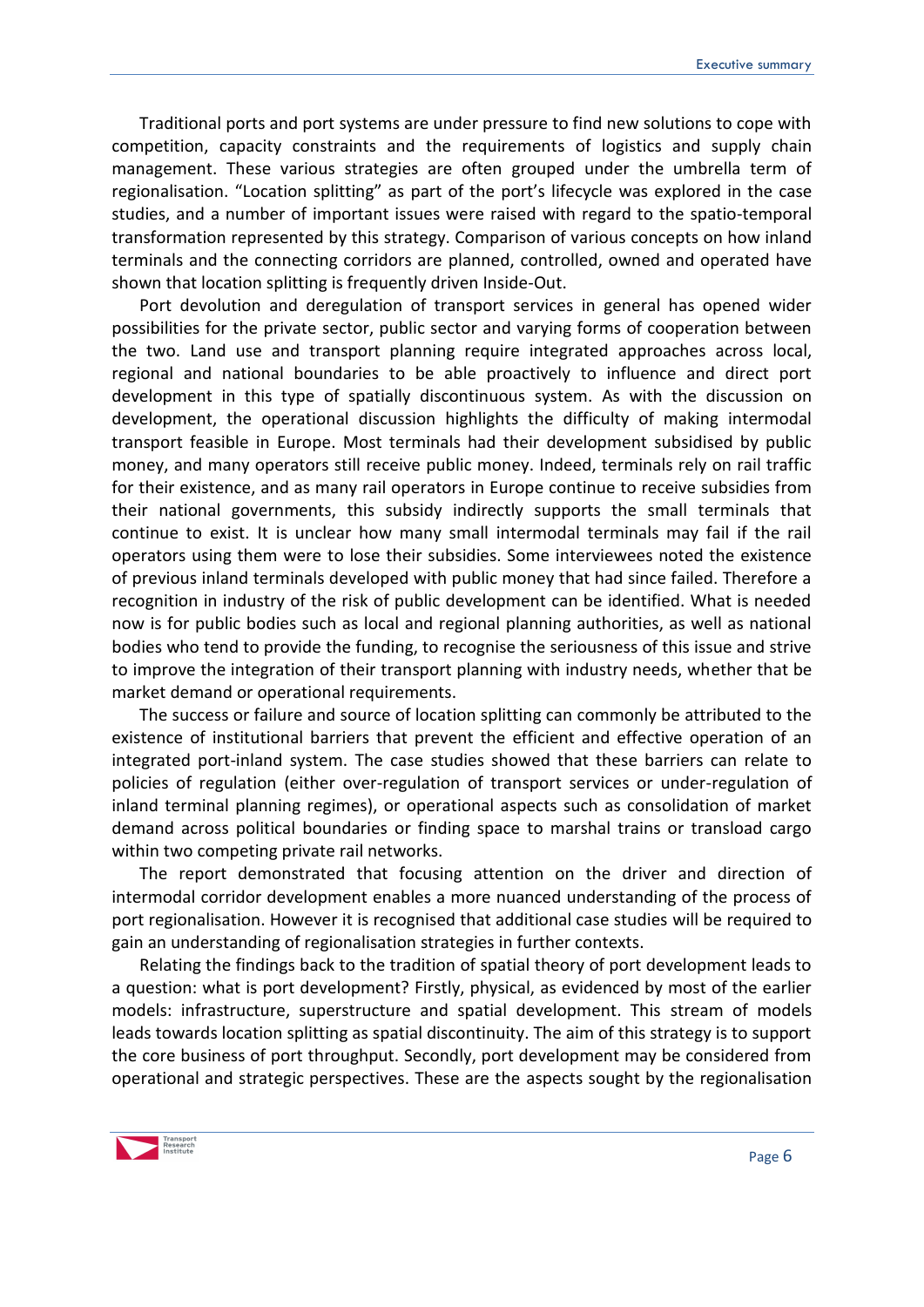model, which focuses on relations between the port and the hinterland, through a variety of interdependent relationships. These can only work if accompanied by a move beyond the same aim of supporting the port's core business. While the regionalisation model does discuss this break from the traditional understanding of the port's role, it does not elaborate sufficiently on how it is done, in particular which actors direct the process and from which direction.

A trend may be observed, beginning with the port's core business of container throughput, and developing towards hinterland actions and investments (either physical or operational/strategic) with an aim of supporting this core business. However as can be seen from the case studies in this report, these developments struggle to succeed if they are viewed merely in this supporting role. Greater integration with the supply chain requirements of the cargo inside the containers is required, even if this integration relates only to visibility of the cargo in the supply chain, so that more efficient movements may be scheduled within the port's operational hinterland links. This will be the next challenge for ports.

In order to succeed in an increasingly competitive environment, ports can only achieve the required efficiencies in their hinterland links if they no longer make a clear distinction between core and supporting activities. Therefore the emerging stage in port development theory must understand relations between port authorities, port terminal operators, inland terminal operators (including the transport link between the two) and logistics providers who can provide visibility of the supply chain requirements of the cargo in the boxes. Cargo movement and box movement must be aligned more closely, and the direction of vertical control and the drivers of these developments can help reveal these relationships and linkages.

The first conclusions drawn from the field work were of a conceptual nature. Firstly, differentiation of inland terminal concepts has been achieved, demonstrating the correct use of the "dry port" terminology, in comparison to inland terminal or intermodal terminal. Similarly, understanding of the extended gate and freight village concepts has been bolstered by this research. The importance of separating transport and logistics functions, an approach drawn from the literature, has been strengthened by these findings.

A major goal of this research was to pursue the discussion on port regionalisation; to this end the drivers and direction model has been added and then examined through the case studies. The operational role in Outside-In relations has been shown to have greater likelihood of success than strategic developments, whereas Inside-Out development has been revealed to be the dominant kind, however a potential conflict exists between the strategies of ports and inland actors, such that development remains risky, and a number of institutional issues can prevent developments achieving their operational potential, even if a market is in existence. Thus the role of policy and planning in driving such developments must be questioned. Theoretical discussions have revealed location splitting to be only one aspect of the potential for the structural transformation of ports, and a focus on logistics integration, visibility of cargo flows and information management comes to the foreground in the future of port development theory.

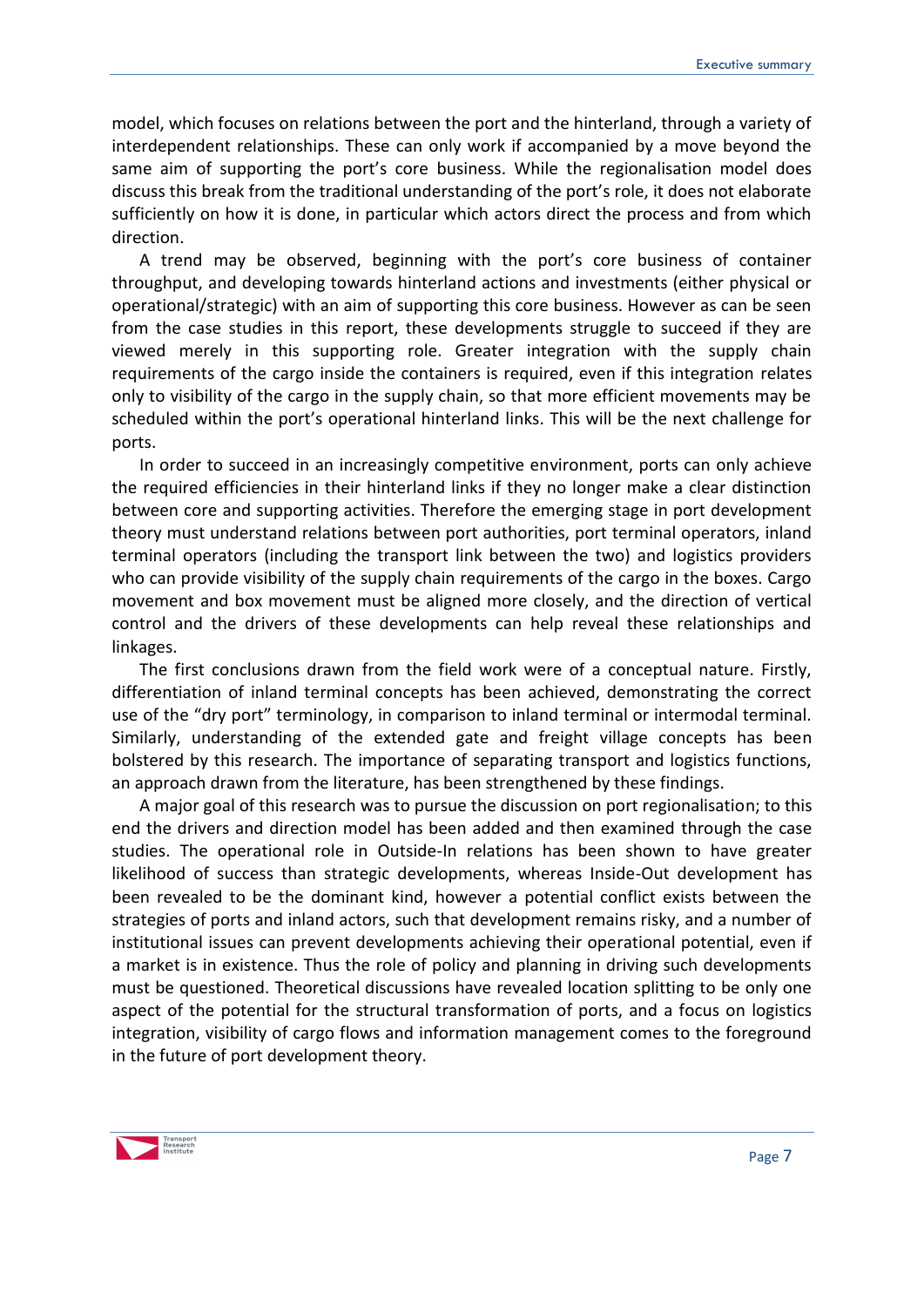The second conclusions from this research were from a practical point of view, relating to insights into the development, operation and port integration of inland intermodal terminals. One finding is that integration with ports is very difficult and consequently rare. Suggestions of integration with ports and leaving the container at an inland terminal "as if at the port" can only be possible if a number of difficult obstacles have been overcome, therefore integrated transport chains with lower transaction costs and increased efficiency is not yet the norm and may not be for some time.

What lessons can be learned for the Scottish case? Firstly, a deeper understanding of inland terminal development strategies and concepts will allow greater clarification of these strategies in Scotland (e.g. dry ports and freight villages). The importance of institutional factors is noted, needing to align market demand with public planning regimes. Therefore the key questions for Scotland relate to how policy and planning can align with market and operations.

## <span id="page-7-0"></span>**5. Scotland's intermodal freight geography: freight flows, infrastructure & related issues**

TRI and SEStran worked with many stakeholders in the freight industry throughout the course of the project to obtain an overview of key issues and then analyse these findings in the context of other research to consider how to develop the project and add value to Scotland's intermodal freight sector. This research report by TRI presented an overview of freight flows and infrastructure issues associated with trade access for Scottish shippers.

It was found that a significant proportion of Scotland's external trade comes through English ports and then travels overland to/from Scotland. Scotland's limited accessibility in terms of international markets is therefore reflected in the limited share of total Scottish unitised freight traffic coming through Scottish ports. The primary intermodal access points (water and rail) were identified and it was found that capacity is not a problem in the short term or even potentially the medium term. This is mainly due to the recession, which challenges any accurate forecast, as well as the degree to which future increases in demand can be met by increasing the efficiency of operations rather than building of new infrastructure. Both of these issues are beyond the scope of this report.

What issues are affecting Scottish trade? These include lower frequency of services, increased cost of repositioning, wrong equipment available and an imbalance of equipment (primarily containers vs trailers). At the core of much of this is the difficulty gaining economies of scale to develop intermodal corridors, either inland or coastal. Additionally, rail operational issues were identified, such as asset utilisation, market structure, backhauling and consolidation (these are discussed in detail in the report on retail intermodal logistics). Horizontal fragmentation across the (already small compared to other countries) industry makes coordination difficult and supply chain requirements split flows further and prevent consolidation on key routes, thus requiring ongoing operational subsidies. As well as these barriers to rail and coastal shipping, problems on Scotland's only ferry route include a changing schedule and service interruptions, resulting in three operators in three years. Multi-user consolidation centres were identified as a potential role for public policy to support massification of flows at key nodes (e.g. for the ferry or for rail),

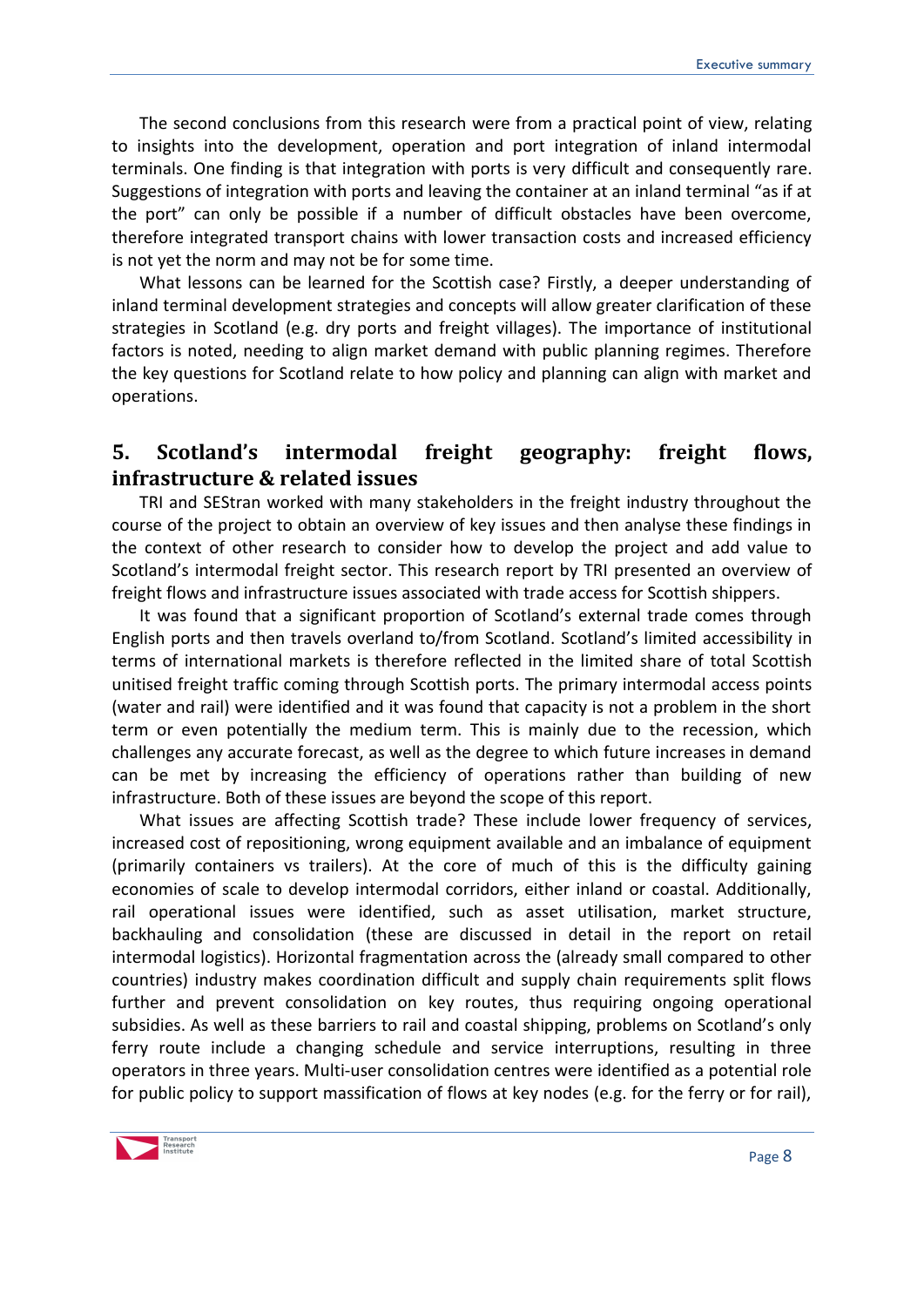as well as the need to solve the container imbalance, perhaps through examining the potential for some kind of container sharing or transloading system.

Scotland's peripherality has been established, but why does traffic go overland rather than use the ports? Is it the cost? Findings show that it is cheaper by water or rail than road. The driver is logistics strategies based on centralisation of inventory in the midlands. Scotland is peripheral to these main flows and policy documents indicate that government agencies seek to challenge this status. Key issues are related to the need to decentralise UK trade geography, which is related more to restructuring the supply chains of large shippers to use those nodes rather than requiring new ones, but it also raises the role of Scottish policy and planning. Some of the same issues have been identified in the case studies in other countries: lack of economies of scale, problems aligning market demand with transport infrastructure development and difficulties achieving high levels of cooperation between the port and the inland terminal. This is exacerbated by the often antagonistic relationship between the two modes in the UK (which also feeds back into the regionalisation theory in which competition between modes is insufficiently addressed). Therefore there was a need to examine the planning and policy system to see how these can be aligned in Scotland. A separate report will analyse intermodal transport in Scotland through a study on retail logistics as the primary market for these services, while another report will address the role of policy and planning.

#### <span id="page-8-0"></span>**6. Retail intermodal logistics in the UK**

It was found from the case studies and the analysis of Scotland's freight flows that the market and operational issues must be understood in order to plan for intermodal freight usage. Therefore TRI conducted a piece of research on retail logistics as the key driver of intermodal transport growth in the UK over the last decade, in particular the key Anglo-Scottish route. This research was also supported financially from the Interreg-funded Foodport project.

The examination of the rail industry revealed that the intermodal market is growing but served by a limited supply of traction providers and 3PLs. The key route is Anglo-Scottish though port flows are relevant, for example Tesco seeking to replace carrier haulage with their own primary network. Intermodal terminals for these flows in England and Scotland were identified along with current service provision.

From an operational perspective, it was found that asset utilisation is key for traction providers as expensive assets are forced to remain idle while daytime paths are used by passenger trains. This also relates to the fragmentation of the UK freight industry in terms of providing enough flows for each train. Other operational issues such as wagon and container management play crucial roles.

Horizontal collaboration is important to achieve full trains, and while this is happening now, the issue of preferring private sidings rather than shared user terminals splits economies of scale and can be a barrier to greater use of intermodal transport. Planners should consider whether multi-user platforms should be preferred in the planning system rather than more rail-connected sheds.

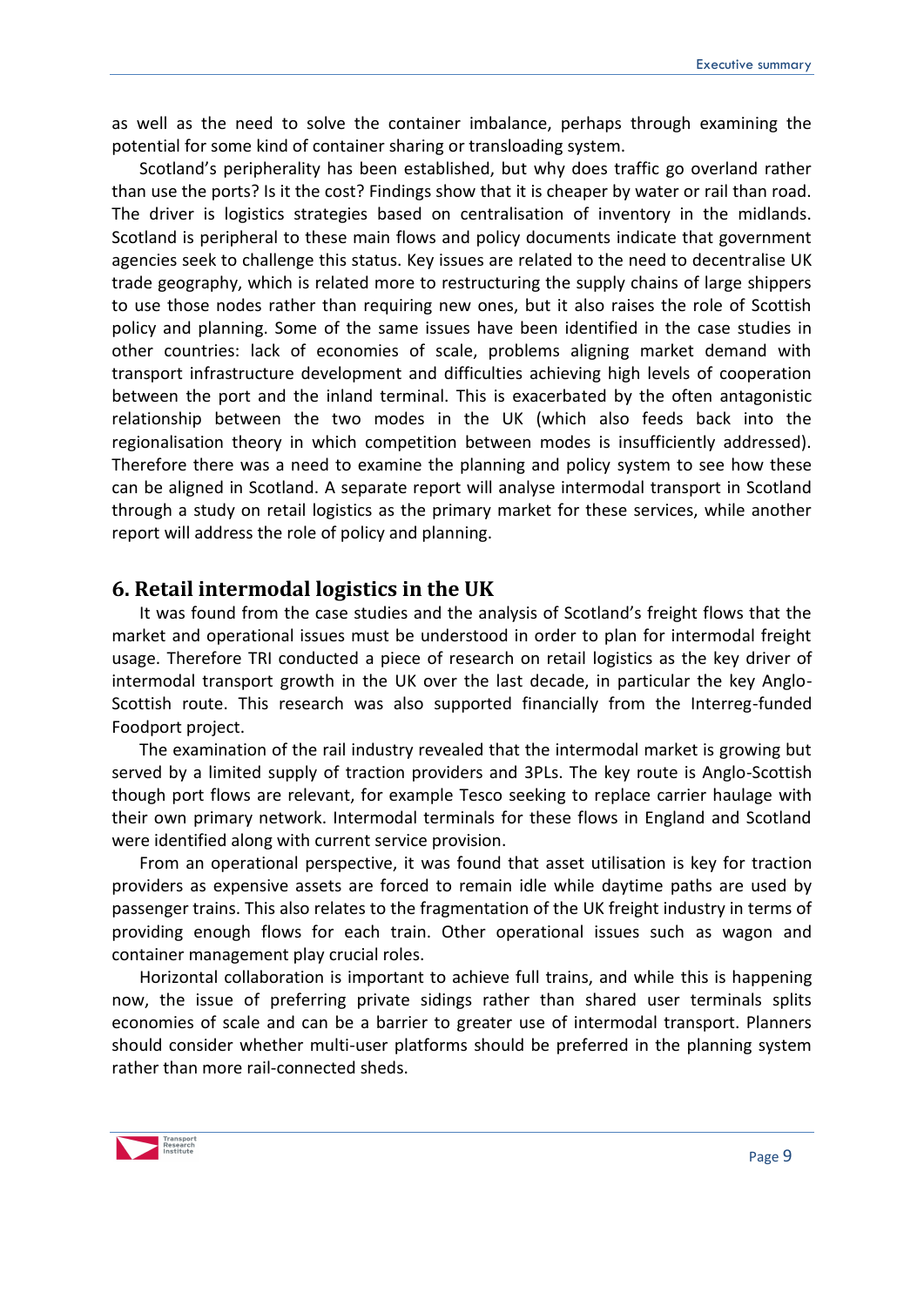Vertical collaboration is more common. This involves working closely with traction providers and 3PLs to develop a seamless operation from the DC to the terminal, the handling, the trunk haul and the last mile. The partnership between Tesco, DRS and Stobarts has been shown to be successful in overcoming operational issues.

Analysis of the spatial development of the retail sector identified the centralisation of DCs, growing retailer control of the primary chain which provides new opportunities for intermodal use as does greater use of planning and forecasting through ICT. The need for full containers of product to go into NDCs before sending picked loads to RDCs and stores is something that will remain a barrier to solving the container imbalance. Scotland needs more northbound deepsea containers, but currently they receive many northbound moves in trailers or 45ft boxes.

There are some potential drivers for decentralisation, such as port centric logistics and continental hubs. The analysis in the report has suggested however that they have only limited potential. One aspect of distribution geography is the importance of consolidation centres. They are very important for consolidating LCL into FCL which can feed intermodal services if they are located at intermodal hubs. They can also be used for retailers destuffing containers and consolidating loads for regional stores. This could be a planning target for the public sector.

In the interviews it was unclear to what degree a company's interest in using rail is due to a shift in the sector or a purposeful management policy or whether it is just down to an individual in a company. Therefore it is difficult to drive this through policy when it often comes down to individuals, meetings and discussions between 3PL or rail personnel and the potential client, built on individual relationships.

Future drivers of rail growth include fuel price rises, carbon targets and increasing road congestion, particularly in areas where the road is poor. It will still be 3PLs, retailers and shipping lines who drive this. Fuel price is certainly an issue, as some operators update their costs on their contract weekly due to changing fuel costs. Congestion is less of an issue at the moment but will not go away, and corporate social responsibility has grown in importance, according at least to company reports and promotional literature (Jones et al., 2005). While the green agenda may have fallen slightly in prominence due to the recession, it remains a key driver, according to interviewees.

## <span id="page-9-0"></span>**7. Scotland's intermodal freight geography: analysis of policy and planning**

Scotland's freight flows and infrastructure were analysed in one report and retail logistics as the key driver of intermodal transport was analysed in another. A third report on Scotland focused on the role of policy and planning. The question to be answered was what is the public sector trying to do to support the intermodal transport and what agency does it have to do so?

The institutional analysis of transport governance in Scotland as it relates to policy and planning revealed uneven processes of hollowing out and filling in. Scalar and spatial fixes do not align and the economic geography literature was useful in understanding these issues. Utilising a theoretical framework for institutional analysis developed elsewhere by

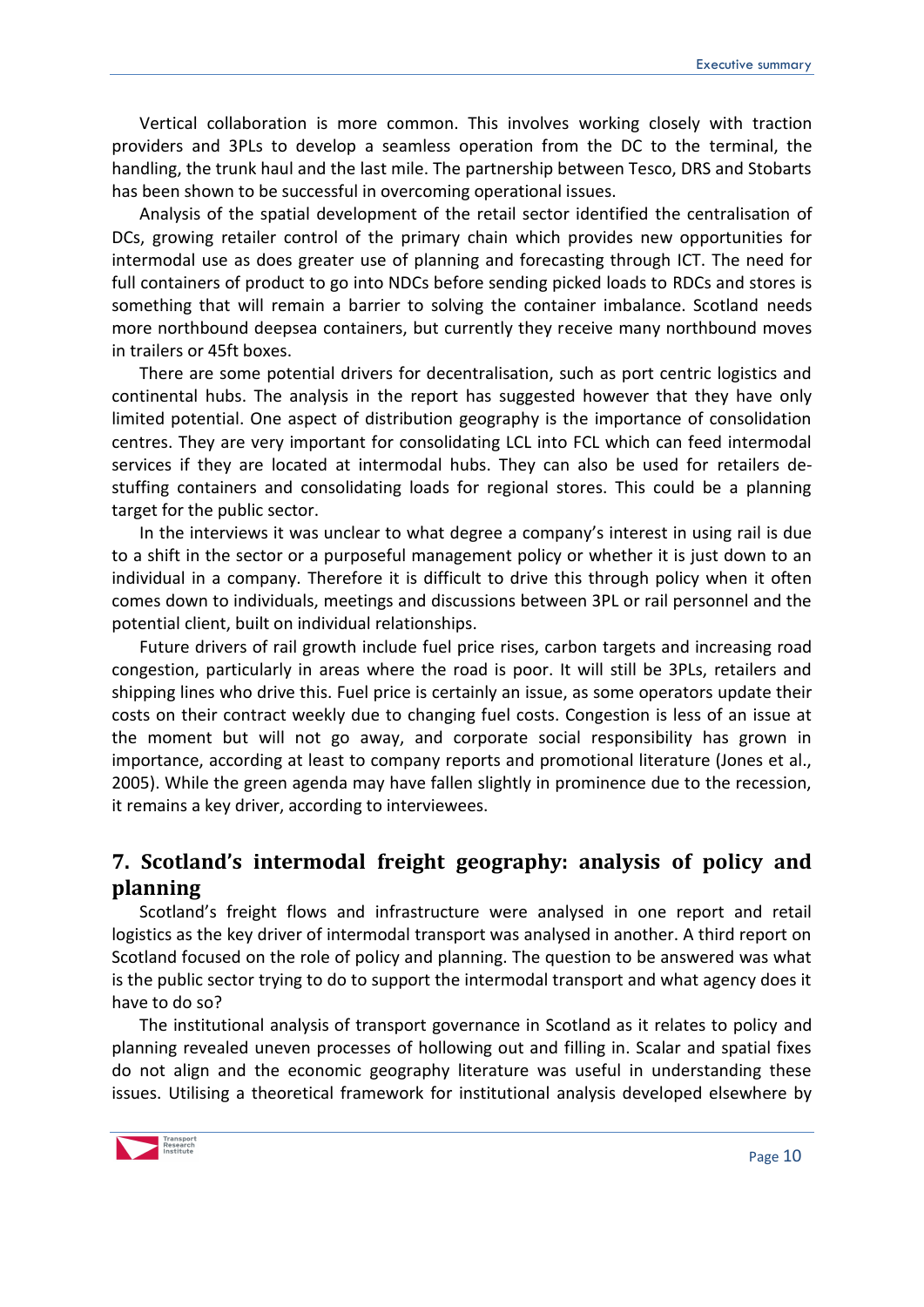the authors, key issues were highlighted relating to the institutional setup in Scotland. Misalignment of policy and strategy across scales was identified, for example European funding coming into the regional level, whereas the regional level of transport governance does not have a clear mandate and mode-specific lobbying groups and competing private sector freight operators make coordination difficult. Regional body SEStran does not have direct control over transport planning or funding but it has managed to develop an informal role by bringing actors together across scales which could not be done by local authorities and little evidence was found of it being done at national level. A useful comparison is the adoption of a corridor approach in the USA, whereas in Scotland each piece of infrastructure development, whether the rail network or the nodes (ports and inland terminals) are treated individually, and the numerous companies competing for a small territory dilutes economies of scale and thus makes planning and investment difficult.

The FFG grants are not used strategically and are not suited to the operational realities of the industry (e.g. lead times and multi-user issues). There is a strategic plan for the infrastructure network (as this is managed by Network Rail) but not for terminals (as these are privately operated). One option could be to merge the FFG funding into the strategic Network Rail programme, thus considering terminals as infrastructure, supporting their development through a system modelled on the United States TIGER grant (see other research by TRI), combined in a package with relevant network upgrades into a corridor approach. The other instrument available to the Scottish government is the planning system, but the analysis revealed how the proposed container port development at Rosyth was removed from the NPF, thus creating obstacles to its development and enforcing the status quo. Feeder ships will get bigger; if Scottish ports cannot accommodate them then Scottish feeder cargo will go to other regional UK ports. Therefore the two instruments available to the Scottish government, planning and funding, are not being used strategically and should be addressed. These problems are related to the conflict between legitimacy and agency identified in the institutional analysis based on the theoretical literature.

While competition resulting from rail market liberalisation has brought some improvements in the freight market, fragmentation has meant a loss of knowledge and service integration. Haywood (2007) noted that rail freight privatisation has generally been considered a success unlike passenger rail privatisation, yet he also said that the UK rail market is too small to split. American interviewees commented that vertical separation is unworkable. So, in order to make it economic, 3PLs such as Eddie Stobart, JG Russell and WH Malcolm need to cooperate to fill trains, establishing a unified freight service such as existed before privatisation.

From the case studies presented in another report it was learned that different terminals and freight villages follow different models and exhibit different levels of integration and collaboration. But they experience the same problems everywhere. Collaboration is particularly difficult in Italy which is more fragmented than the rest of Europe. The Italian model is freight villages with intermodal terminal within the site, but they still don't achieve significant modal shift due to problems of collaboration, illegal road driving, etc. which again comes back to the economic realities of the freight industry. It is a marginal business with no spare money for risky innovation. However the economics of the

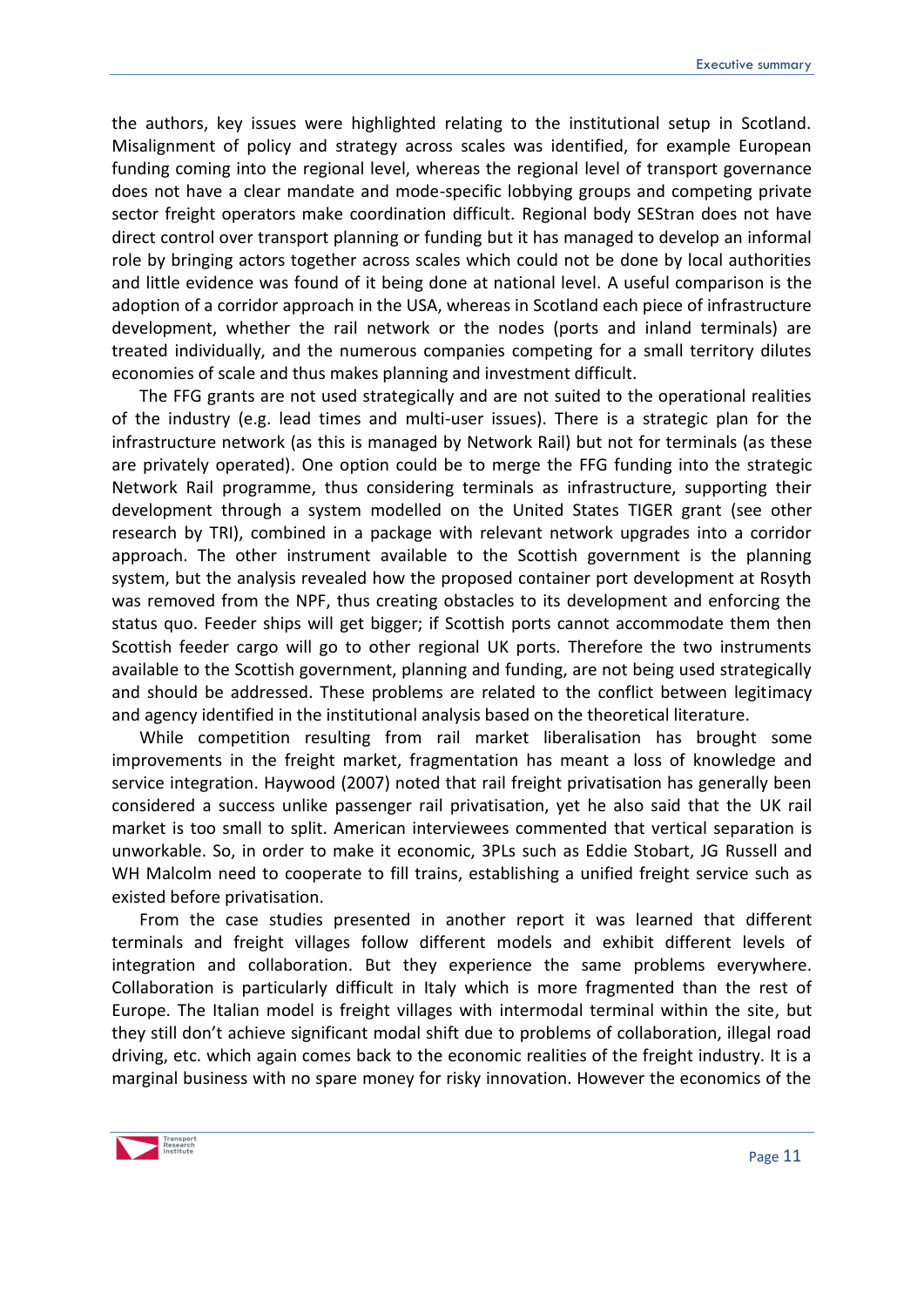industry can be improved through processes of "virtual" integration, i.e. considering a corridor as an integrated unit of infrastructure, superstructure and operations into which funding can be injected.

## <span id="page-11-0"></span>**8. An analysis of the changing port geography of the UK**

Finally, TRI brought the research reports together in an analysis of the changing port geography of the UK. The natural evolution of transport nodes might have been distorted by governance issues resulting from peripherality within the UK, and this report revealed the temporal aspect in path dependence. In overcoming peripheral status, the first mover advantage is of considerable importance because when fighting for a small market, coming in against an incumbent is an unattractive business proposition in a sector with large upfront investment, large sunk costs and a long payback period. However, proactive strategies such as those pursued by Liverpool and Teesport seem to be challenging this path dependence. But how will future government investment affect current development?

The changing port geography in the UK based on the explosion of the container port market in the last decade has made northern ports more likely to achieve enough feeder traffic to be worth expanding. An emerging research question is thus what effect these developments will have on potential developments in Scotland, as it already suffers from double peripherality (both geographically and institutionally) and is currently engaged in a follower rather than leader strategy, by trying to copy the success from port centric logistics in other ports.

How will new feeder strategies and decentralisation movements bringing greater volumes to regional ports affect inland distribution? Greater flows to regional ports through larger feeder vessels as a knock-on effect of larger ships on mainline routes (e.g. 18,000 TEU vessels only making one or two hub calls in the northern range, which may not be in the UK) could reshape inland distribution and lead to greater decentralisation. The high incidence of carrier haulage in the UK (about 70%) has an effect on inland distribution, but large retailers such as Tesco are challenging this monopoly. This could affect port choice and centralisation strategies.

The effect of these potential strategies could be to challenge rail from south-eastern ports to the north of the UK. Port centric logistics must also be considered, although its potential may be limited by operational issues (Mangan et al., 2008; Pettit & Beresford, 2009; Monios & Wilmsmeier, 2012) which again feeds into the imbalance of container types affecting Scottish exports. This issue will be analysed by the authors in a future work, as further research is required into imbalances of container flows and the complementarity of different unitised cargo types in order to understand the intersection between port development and logistics strategies.

This report identified a potential deconcentration of container traffic within the UK port system, related to a shift in gateway region for UK trade, increasingly being transshiped through continental ports rather than the traditional southeastern UK ports. This deconcentration has potential benefit for regional UK ports, many of which are pursuing significant port expansions to take advantage of these trends. These ports seek to reposition themselves within an emerging feeder market that could reduce their peripherality that has

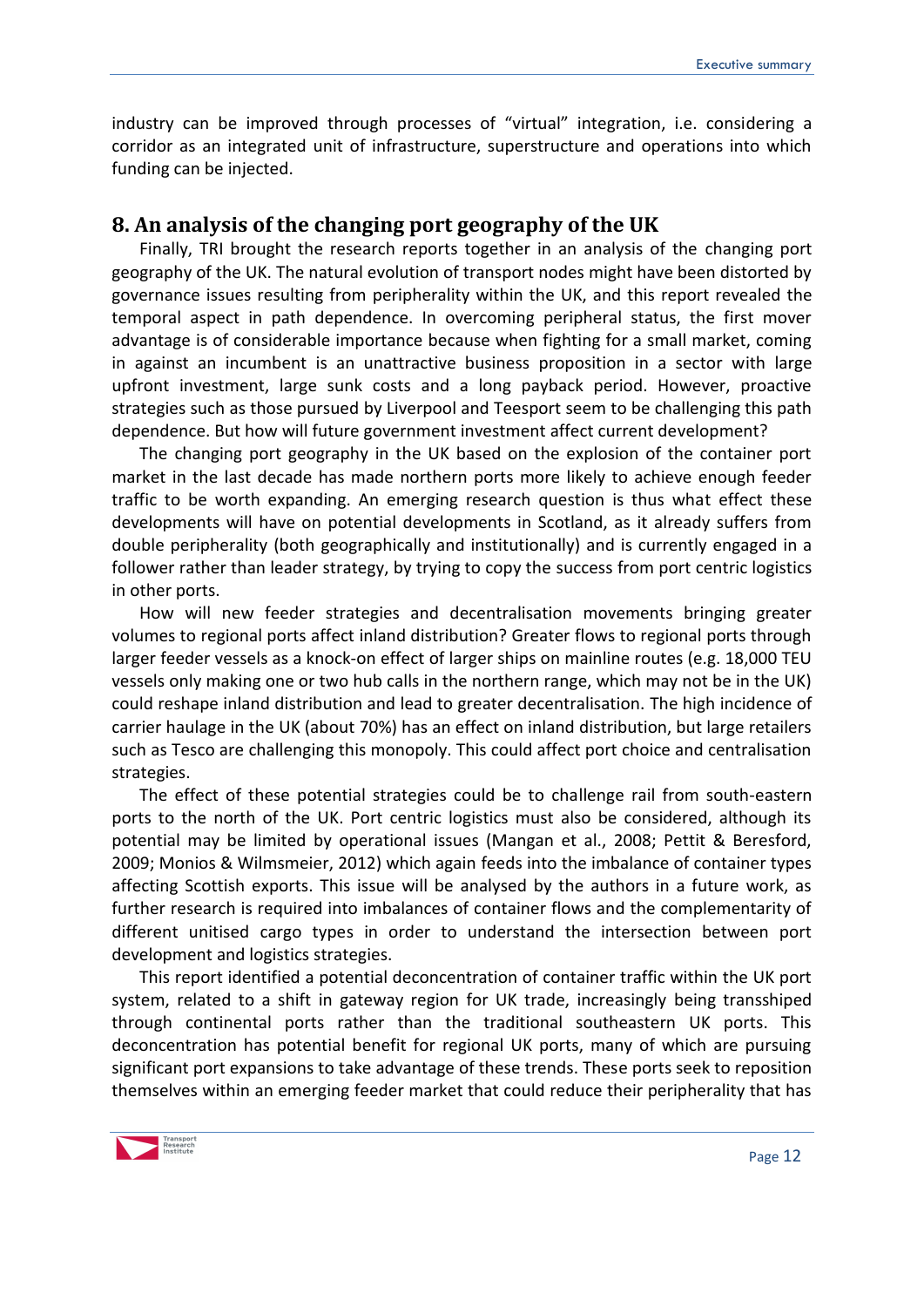been embedded by the current concentrated UK port and infrastructure system. The findings thus raise questions about port policy and both public and private sector responses to a changing UK port geography.

#### <span id="page-12-0"></span>**9. Discussion and conclusions**

The findings from TRI's research on this project suggest numerous avenues for future research. Follow-up analysis could examine the contrasting roles of Coatbridge (load centre terminal or dry port for maritime flows) vs Mossend (freight village with intermodal terminal). It would seem that the freight village model could work in Scotland, for intra-UK flows at least. Lack of integration between the freight village and its "co-located" two intermodal terminals could be an issue, as well as lack of alignment with supply chains of potential users. Similarly, further research should pursue the issue of port development in the north of the UK. Why did port centric logistics succeed in Teesport but not Grangemouth, and what about the new proposed developments at other UK ports? The subject of port centric logistics in the UK, its potential and likelihood will be a fruitful avenue for research in the context of port regionalisation strategies in the UK.

In this context of the expansion of regional UK ports is the future study of shipping line strategies, the impact of 18,000 TEU ships and the resultant feedering strategies in the northern range. Will the port geography of the UK be deconcentrated, leading to a number of knock-on effects for freight distribution in the UK, in particular north England and Scotland? The research in this project has identified this issue and highlighted some key drivers of the current situation, but the picture will no doubt change as time progresses and future study should examine this unfolding and exciting direction.

A major issue for Scottish trade that was identified during this research is the problem of repositioning costs for providing empty containers for Scottish exports. This problem was considered through numerous interviews and discussions but remains unresolved. In any potential scenario someone still has to pay the repositioning cost, unless unitised imports through Scottish ports increase. This problem requires an innovative solution that could be addressed in future work.

The analysis of institutional aspects of intermodal transport development in Scotland raised issues of strategy and coordination across scales that could be addressed in the future, in particular aligning funding and planning strategies more closely with market and operational realities.

From a project perspective, the Dryport project has led the Scottish partners into new Interreg projects. TRI has joined the GreCOR project which involves partners from other projects such as Stratmos; the aim is to build on the Dryport project through a work package on extended logistics hubs. Scottish partner SEStran has taken forward ideas from the Dryport project in Interreg-funded projects Foodport, LO-PINOD and Weastflows. The Scottish partners will continue to work together and also with contacts established through the Dryport project to progress the aims that have been developed through the three and a half year life of this project.